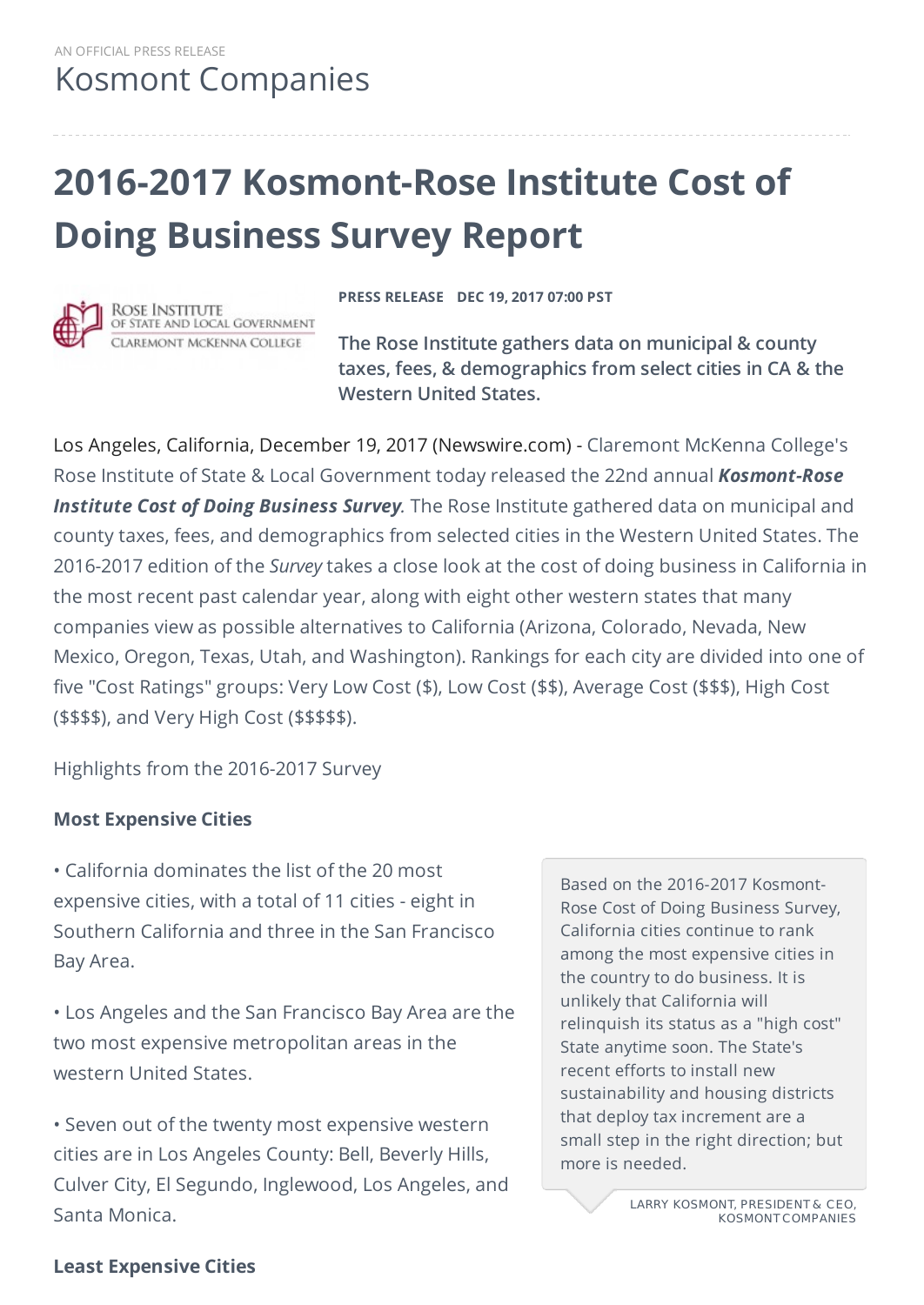• Texas stands out as a low-cost state, with seven cities on the list of 20 least expensive western cities.

• Although California has several low-cost cities, only one is represented on the 20 least expensive western cities list (City of Moorpark, located in Southern California).

#### **California Cities Continue to Rank as High Cost**

The Survey's findings indicate that the Bay Area and Los Angeles are the two most expensive metropolitan areas in the western United States, followed by Portland. The three most expensive cities located in the Bay Area are San Francisco, Berkeley, and Oakland. All three cities have high utility rates of 7.50%. San Francisco ranks first on the list with the highest business license fees found in the Survey. For example, the business license fee for a medium- sized retail business in San Francisco (typically a store of roughly 5,000 to 15,000 square feet with approximately 25 to 75 full time equivalent employees) is \$13,500 a year. Berkeley and Oakland also have high business license fees at \$12,000; the lowest business license fee on the list of twenty most expensive cities is \$0 (Phoenix, Arizona).

Seven out of the twenty most expensive cities are in Los Angeles County: Los Angeles, Santa Monica, Culver City, Inglewood, Beverly Hills, Bell, and El Segundo. In these cities, a mediumsized retail business would pay between \$4,386 and \$13,200 a year in business license fees. Overall, Portland has the highest business license fee of \$36,500 and a utility tax rate of 5% for all services excluding cellular. The concentration of expensive cities in major metropolitan areas limits options for businesses who desire less expensive business environments while retaining access to key markets, trading ports, and other resources.

### **New Special Financing Districts Help Businesses and Cities Respond to California's Climate-Action and Housing Issues**

There is some legislative momentum in California to generate business opportunity and investment. Since the dissolution of redevelopment in 2012, California has introduced several new tax-increment financing and special districts that provide opportunity for the private sector to work with cities and counties to install sustainable infrastructure, and develop housing and commercial projects that respond to California's climate-action goals and housing affordability challenges.

Initially targeting sustainable infrastructure and public/private transactions, Enhanced Infrastructure Financing Districts (EIFDs), via SB 628, were signed into law in September 2014. Then in September 2015, with a greater focus on disadvantaged communities and affordable housing, the state authorized the formation of Community Revitalization Investment Authorities (CRIAs), via the passage of AB 2. Most recently, Governor Brown and the State Legislature further demonstrated a commitment to addressing California's housing issues through the passage of the Neighborhood Infill and Transit Improvements Act (NIFTI - AB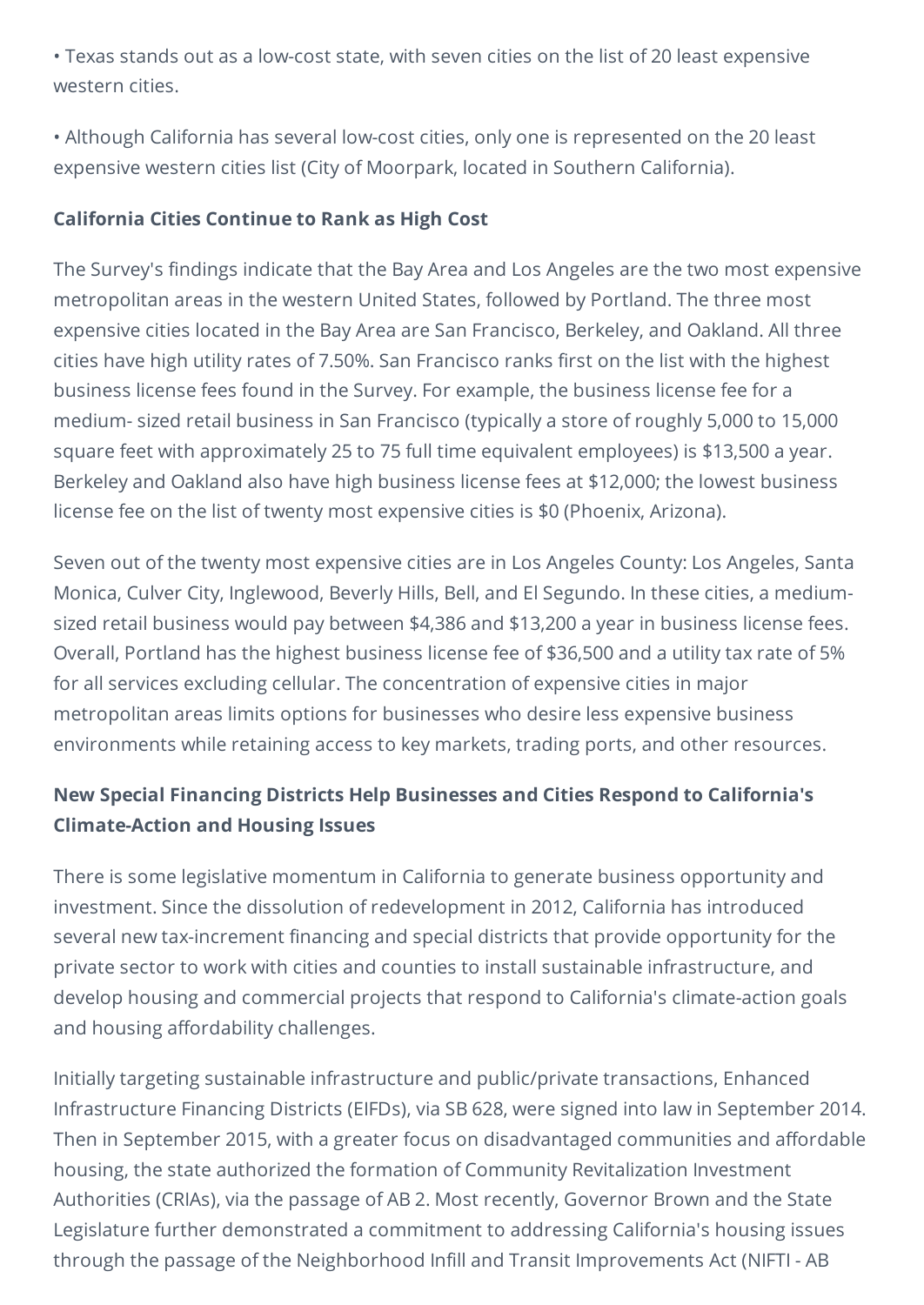1568) and the creation of Affordable Housing Authorities (AHAs - AB 1598); both provide additional financing structures for affordable and workforce housing using property tax increment and sales tax allocation.

California's special financing districts (EIFDs, CRIAs, NIFTIs, AHAs) have potential at the local level to create collaborative public and private sector investment in projects and sustainable infrastructure. These districts are starting to be formed. As of November 2017, EIFDs have been formed by the cities of West Sacramento, San Diego, and La Verne (Los Angeles County). Numerous local governments are evaluating the feasibility and benefit of EIFDs and CRIAs in their jurisdictions. Over time, as these districts proliferate, business investment and economic development opportunities will be created as the private sector focusses on getting city hall to use tax increment generated by new development projects within a tax increment district, to pay for infrastructure that supports collateral private sector investment in the district.

#### **California Shifts Focus: Housing-Last to Housing-First Policy, but Rent Control Looms**

In another business-supportive move, California finally appears to be approaching housing production as an economic development imperative. Recognizing that job rich locations such as the Bay Area are losing employers due to a lack of housing, on September 29, 2017, Governor Jerry Brown signed a collection of 15 housing-related bills which aim to increase the number of housing units in the state by streamlining the development process, creating financing districts, monitoring/reviewing municipal land use approval processes, and charging new real estate transaction fees to create local revenues for affordable, supportive and transitional housing and emergency shelters.

Despite legislative efforts to increase the number of affordable units within the state, California's housing affordability issues are not going away. About 100,000 new homes need to be built each year, in addition to what is already planned, simply to satisfy California's population growth. While in the aggregate, these new housing bills are an attempt to expand statewide housing production, they represent a double-edged sword for the cost of housing projects. Roughly half of the new housing statutes pile on regulations for the public and private sectors. Several of the new statutes add to the cost of housing development by requiring prevailing wage, while only three of the bills create new revenue sources for housing.

A new proposed ballot initiative, which could find its way onto the 2018 ballot, seeks to combat the State's housing affordability gap through the expansion of rent control. The proposed ballot initiative would repeal the Costa Hawkins Rental Housing Act (initially enacted in 1995), which limits the ability of cities and counties to enact rent control laws.

If repealed, California cities like Los Angeles could decide to apply rent control to new units (for example, current Los Angeles rent control can only be applied to units built prior to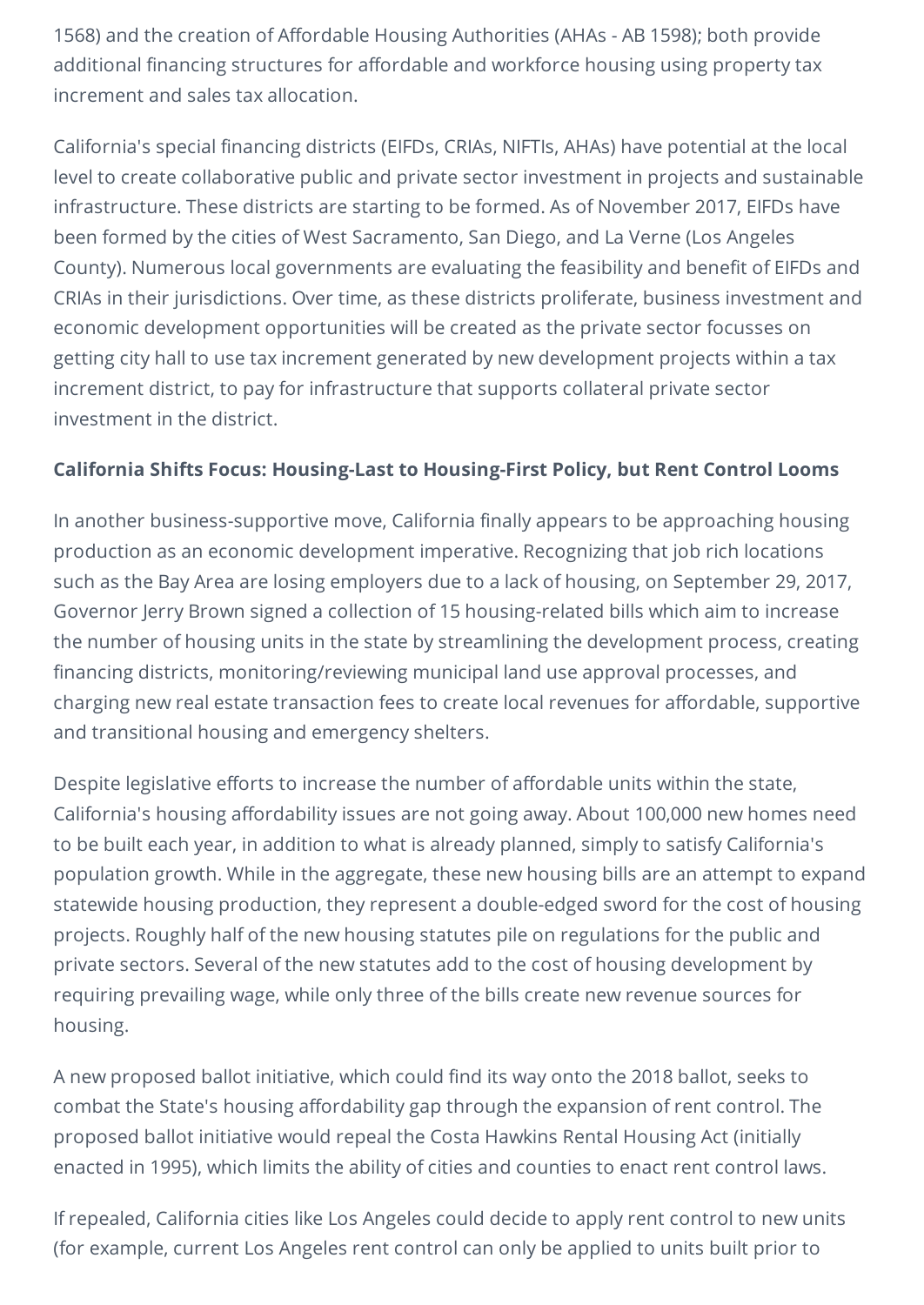October 1978). Repealing the Costa Hawkins Act is a lightning rod for residential real estate owners who argue that it would further exacerbate California's housing crisis by raising the uncertainty of the State's housing market, and deterring new construction.

Based on foreseeable ballot measures and recent legislation, there is nothing on the horizon that appears to improve California's standing as a facilitative or cost-effective place to conduct business. Based on the 2016-2017 Kosmont-Rose Cost of Doing Business Survey, California cities continue to rank among the most expensive cities in the country to do business. It is unlikely that California will relinquish its status as a "high cost" State anytime soon. The State's recent efforts to install new sustainability and housing districts that deploy tax increment are a small step in the right direction; but more is needed.

### **Please see associated images for the twenty most & least expensive cities in the west in 2016-2017.**

#### **Contacts:**

**Andrew Busch**, Director, Rose Institute of State and Local Government (media contact)

**Email:** andrew.busch@cmc.edu **Phone:** (909) 607-3382

**Larry J. Kosmont** CRE, President & CEO, Kosmont Companies (media contact)

**Email:** lkosmont@kosmont.com **Phone:** (213) 507-9000

**Marionette S. Moore,** Administrative Assistant, Rose Institute of State and Local Government

**Email:** mmoore@cmc.edu **Phone:** (909) 607-7572

Source: Kosmont Companies and Claremont McKenna College's Rose Institute

## Related **Files**

## Additional **Links**

- B Most [Expensive](https://www.newswire.com/files/52/e9/f2b4e18121f694fdf1239515fe5c.jpg) Cities
- B Least [Expensive](https://www.newswire.com/files/28/ef/81a96d22471a4a66317923f207e1.jpg) Cities
- Kosmont [Companies](https://www.kosmont.com/) Website
- Claremont McKenna College's Rose Institute of State & Local [Government](http://roseinstitute.org/research-overview/kosmont-rose-institute-cost-of-doing-business-survey/) Website